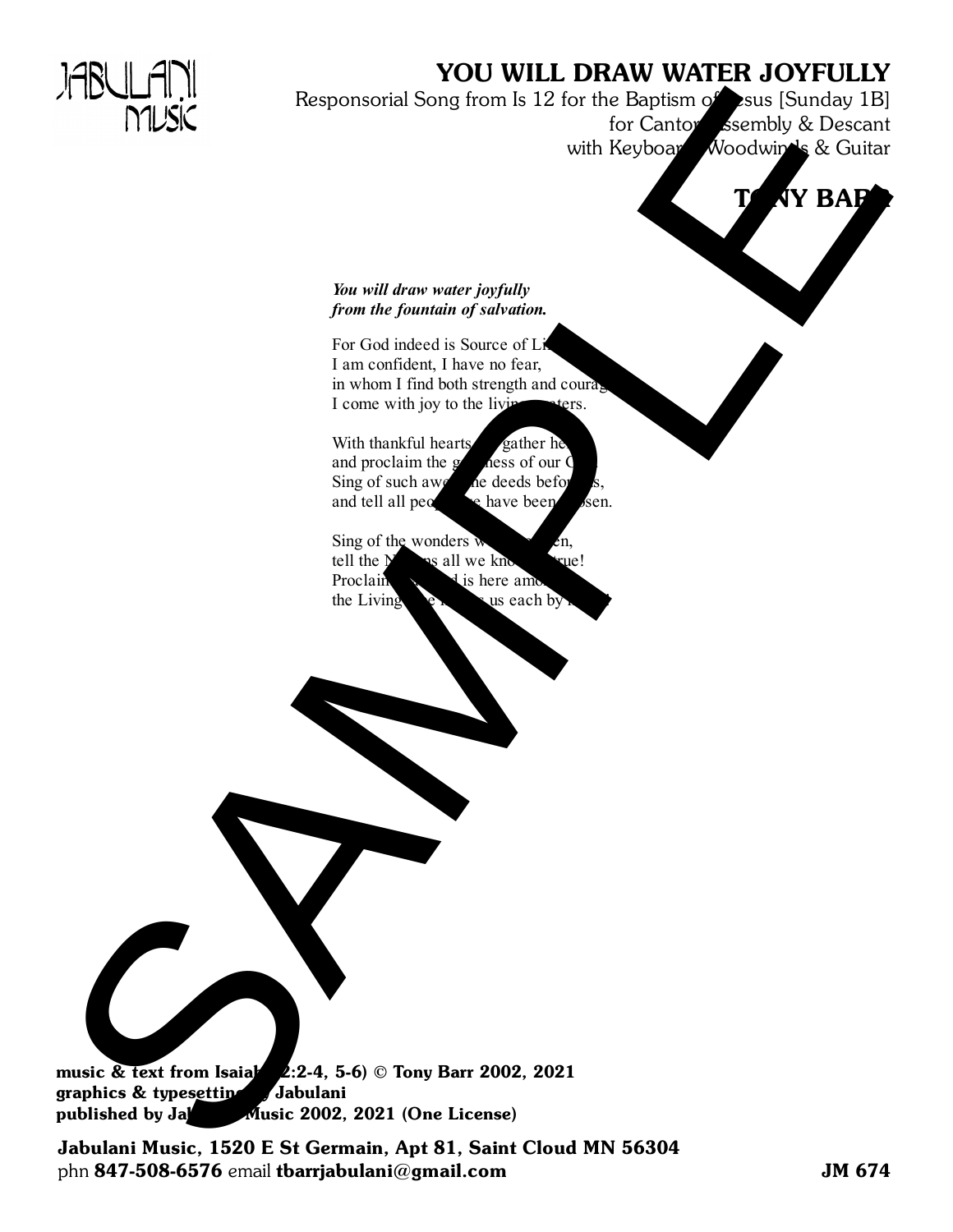## You Will Draw Water Joyfully

*Responsorial Song from Is 12 for the Baptism of Jesus [Sunday 1B]*



**Music & text from Isaiah 12:2-4, 5-6) © 2002, 2021 Tony Barr. One License.** Published by Jabulani Music, 1520 E St Germain St, Apt 81, St Cloud MN 56304 [JM 674]. All rights reserved.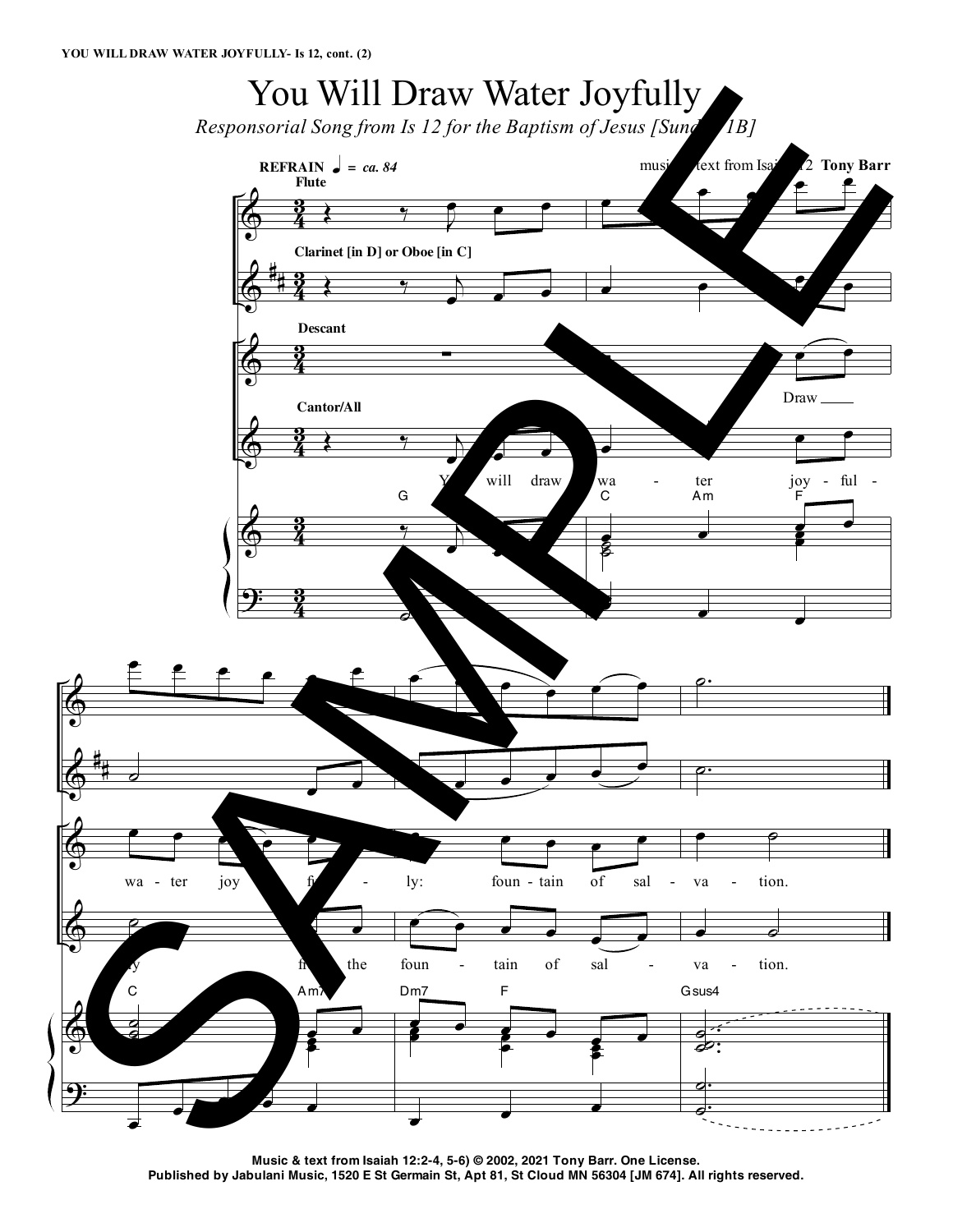